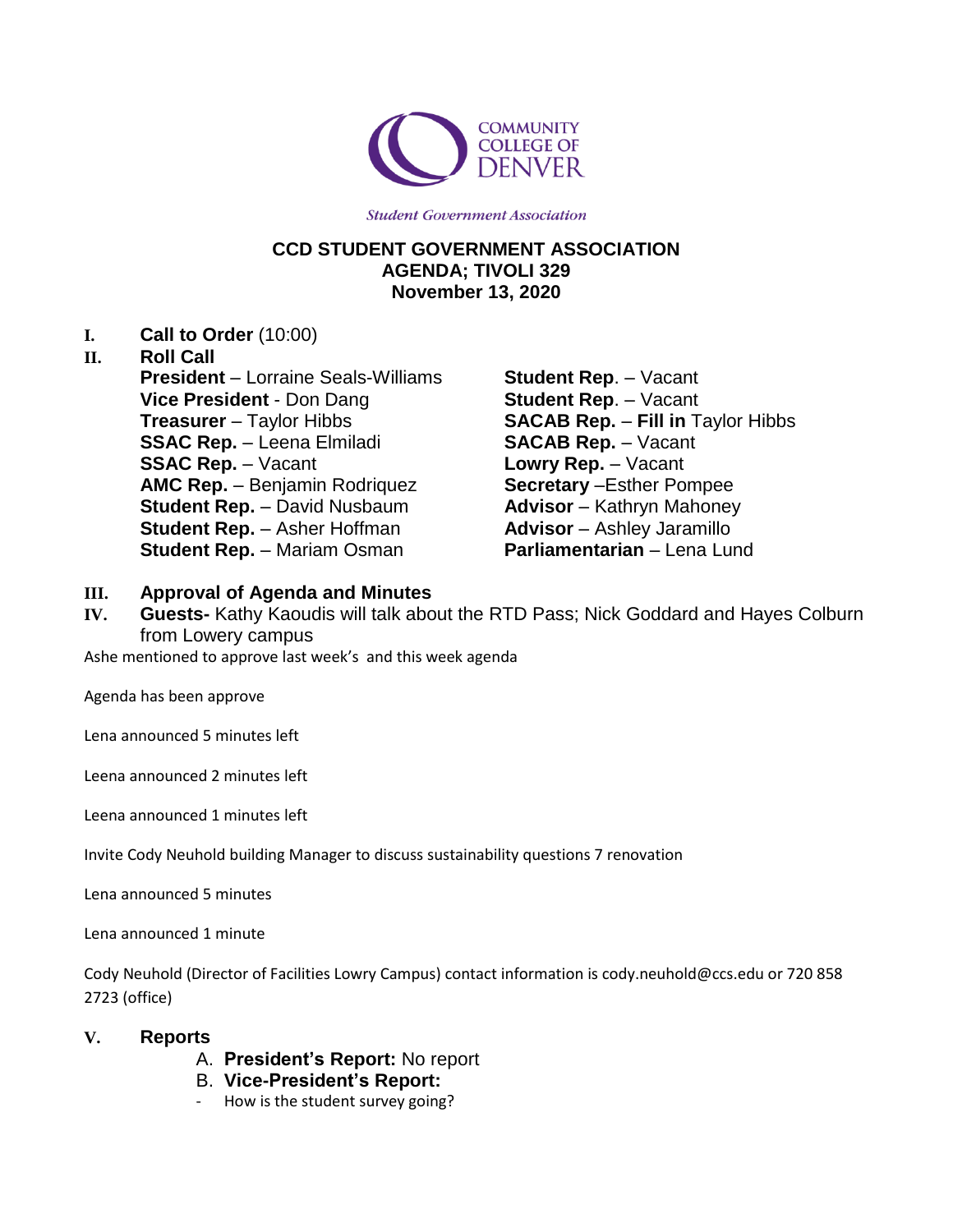- Sending out survey link to all student body to get accurate data

### C. **Treasurer's Report:** No report

### D. **Secretary's Report:**

- What new update does the secretary have?
- Reduced Parking fees
- Shouting out to member

## E. **Advisor's Report:**

- What's new with the Advisor's
- working on putting together the planning committee for Black History Month
- We will need students to serve on the committee
- Advisor's would also like to do a survey to get student feedback on what kind of events they would like to see.
- Student Forums for the Presidential candidates will be on Tuesday, Nov 17th, Wednesday, Nov 18th, and Thursday, Nov 19th from 12pm-12:45pm
- A survey to get students opinions on what they would like to see in commencement will go out on Friday in the Student Newsletter.
- Lena announced 1 minutes
- Ashley worked with Don to develop a survey for students to provide us with engagement feedback.
- The Tocabe OFF has been signed by Dr. G
- Winter Wonderland registration is still open until Friday November 20th
- Lena announced seven minutes 'til 11
- Ashley is looking for feedback about improvement or suggestions for CCD Orientation
- Ashley is finalizing the end of the semester program (Yoga and self-care box)
- Lena announced ten seconds

### F. **SACAB Report:** No Reports

### G. **SSAC Report:**

- What new update does SSAC have?
- Creating a presentation for Robert's Rule